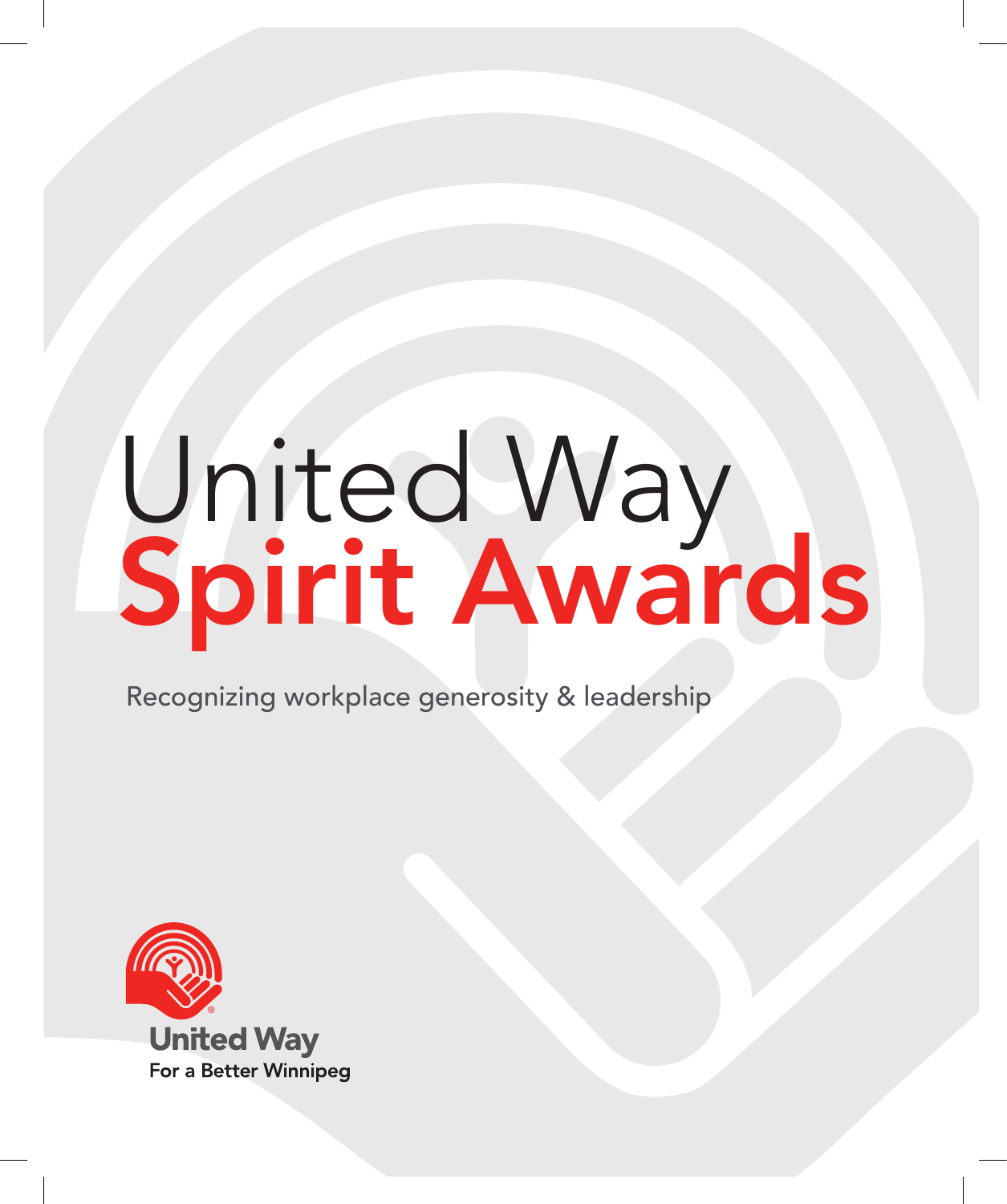Thousands of Winnipeggers and more than 1100 organizations help change lives by supporting United Way through their workplace campaigns each year.

Spirit Awards are a way to recognize these workplaces and individuals for their exceptional contributions and achievements.

# Recognition legend

Award recipients and accomplishments are recognized as follows:

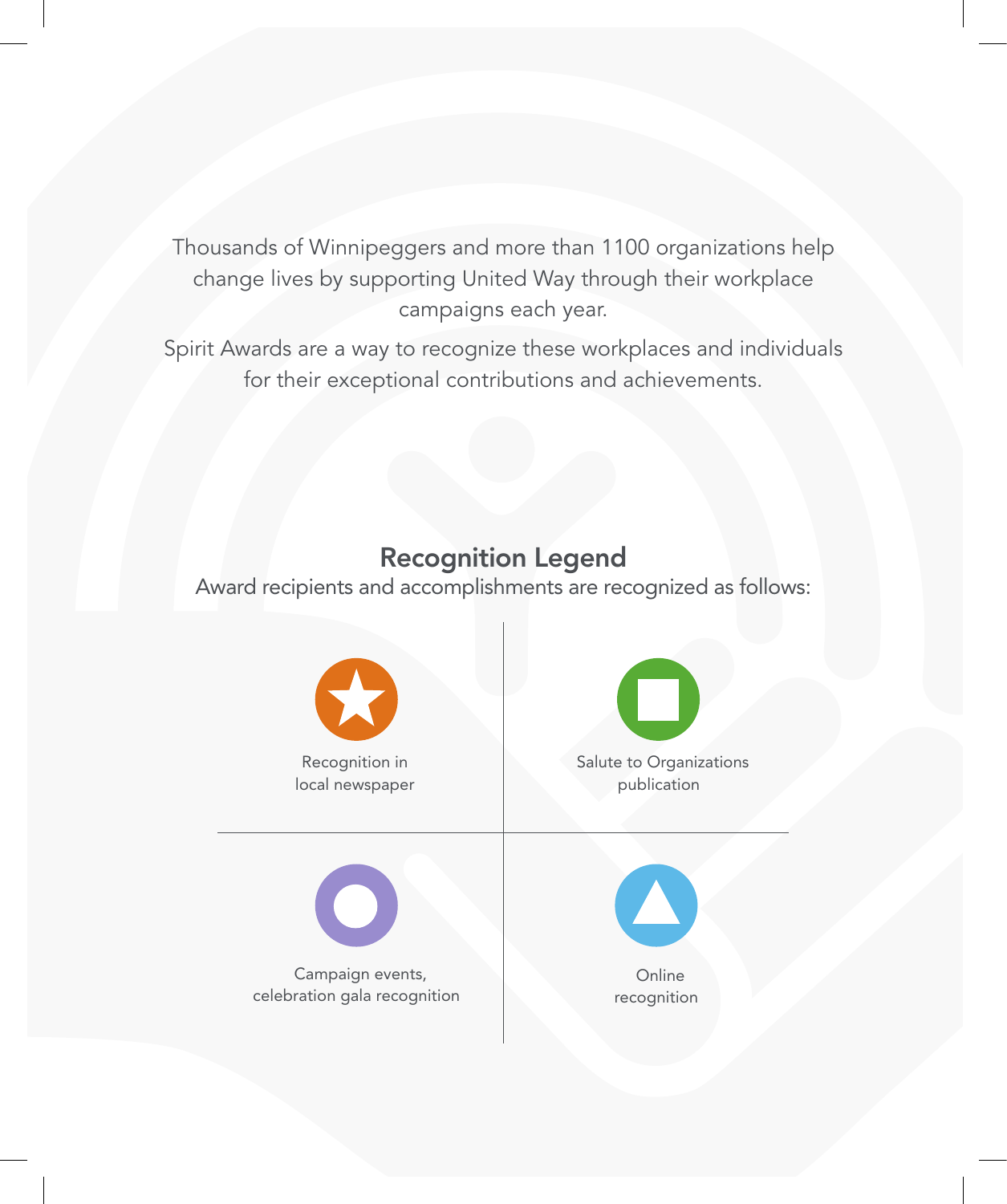# CORPORATe HOnOUR ROll

The highest levels of corporate giving and commitment are recognized by a graduated series of awards.

# Community Builders of

| <b>Distinction Awards</b> | 000                |
|---------------------------|--------------------|
| <b>Dollar Range</b>       | <b>Award Level</b> |
| $$200,000 +$              | Diamond            |
| $$100,000 - $199,999$     | Platinum           |
| $$75,000 - $99,999$       | Gold               |
| $$50,000 - $74,999$       | Silver             |
| $$10,000 - $49,999$       | Bronze             |

## Circle of Success Awards

| <b>Dollar Range</b> | <b>Award Level</b> |                         |
|---------------------|--------------------|-------------------------|
| $$5000 - $9999$     | Diamond            | $\mathbf{O} \mathbf{O}$ |
| $$3600 - $4999$     | Platinum           | $\mathbf{O} \mathbf{O}$ |
| $$2400 - $3599$     | Gold               | 00                      |
| $$1200 - $2399$     | Silver             | 00                      |
| $$500 - $1199$      | Bronze             |                         |

# Corporate Match

 $000$ 

This award recognizes companies that demonstrate a commitment to building community by matching their employees' donations to United Way. Research shows matching grants have a very positive effect on both employee participation and giving levels.

#### **Corporate Excellence Award** 800

Organizations that show a strong commitment to their community by increasing their corporate gift by at least 25% and \$1000 over the previous year are recognized with a Corporate Excellence Award.

## Corporate Pacesetters

8000

Corporate Pacesetters are organizations that set an example for others by making their corporate donation by the end of September.

# **Leadership Development** Program Participation

0000

A thank you to workplaces that loan or sponsor employees to be Sponsored Executives each fall to help with the annual campaign. Your participation in United Way's Leadership Development Program is an investment in strengthening our community.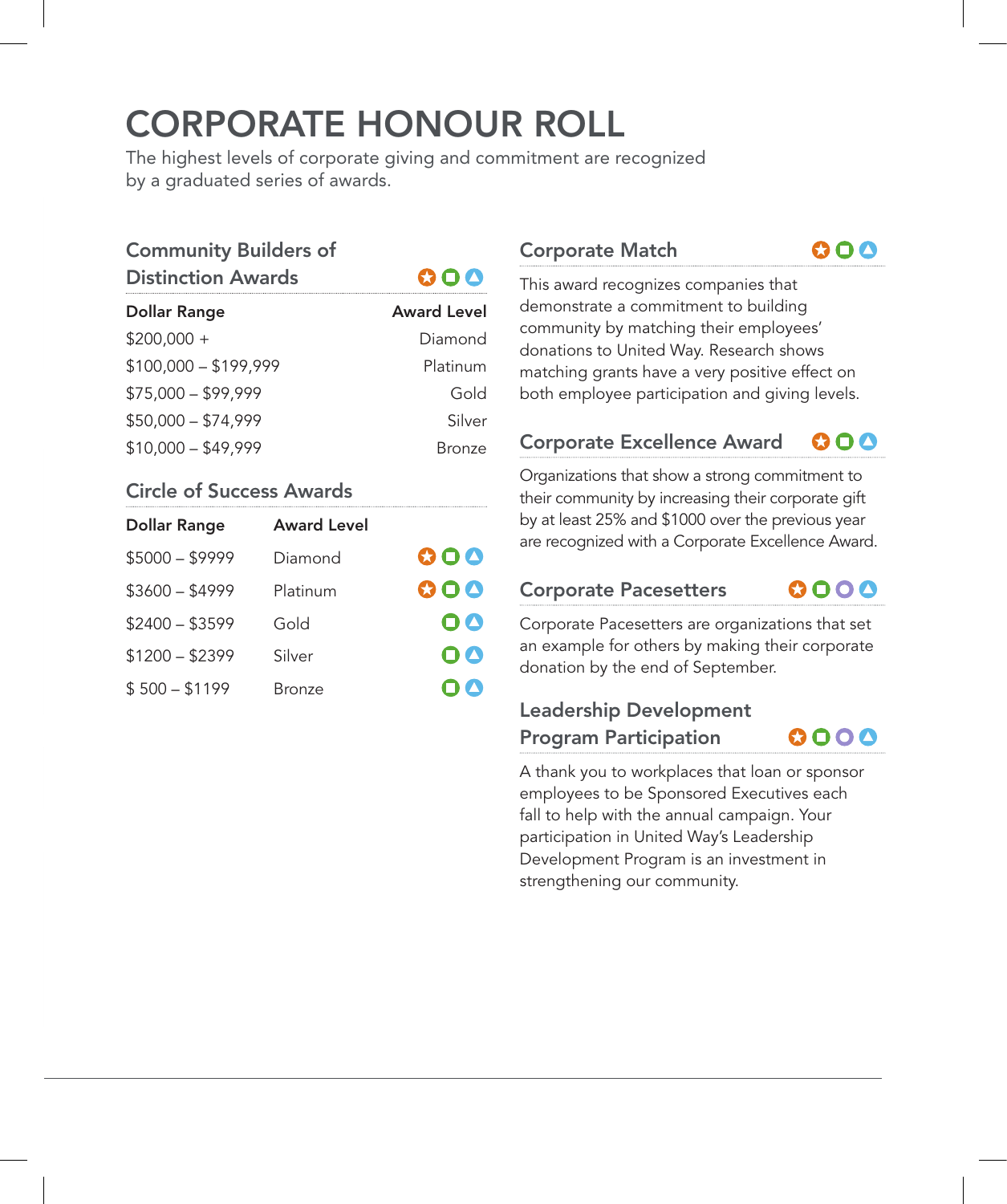# OUTSTANDING WORKPLACE CAMPAIGN AWARDS

Please note: to be eligible for the following awards, there must be at least five donors participating in your workplace campaign.

# Workplace Top 50

 $000$ 

Each year, United Way salutes the Top 50 workplace campaigns for their incredible generosity and support for better lives for all Winnipeggers.

# Leading Organizations

We salute companies and organizations with three or more Leadership donors who make individual gifts of \$1200 and above.

# Workplace Pacesetters

800

00

Employers who set an example for others to follow by running employee campaigns by the end of September.

#### Employee Excellence Award 800

The Employee Excellence Award recognizes participation and generosity by workplace employees as a whole. Meeting either of the following criteria earns this award:

- Increase donor participation by 5% and donations by \$1000 over previous year while reaching overall participation of at least 20%.
- Reach at least 70% employee participation and increase employee donations by 10% and at least \$1000 over previous year.

# Workplace Campaign

Chair's Award

000

The awards are presented in two categories – business and non-business.

The Workplace Campaign Chair's Award is the highest level of achievement a workplace can receive from United Way. It recognizes strong campaign growth, leadership, and a commitment to United Way's vision for a better Winnipeg.

## To be eligible a workplace campaign has to achieve:

- $\checkmark$  Minimum 10% increase in donations over the previous year
- $\checkmark$  At least 70% employee participation
- $\checkmark$  Average donation per employee of at least \$104
- $\checkmark$  At least 5% of employees are leadership donors (\$1200 or more per year)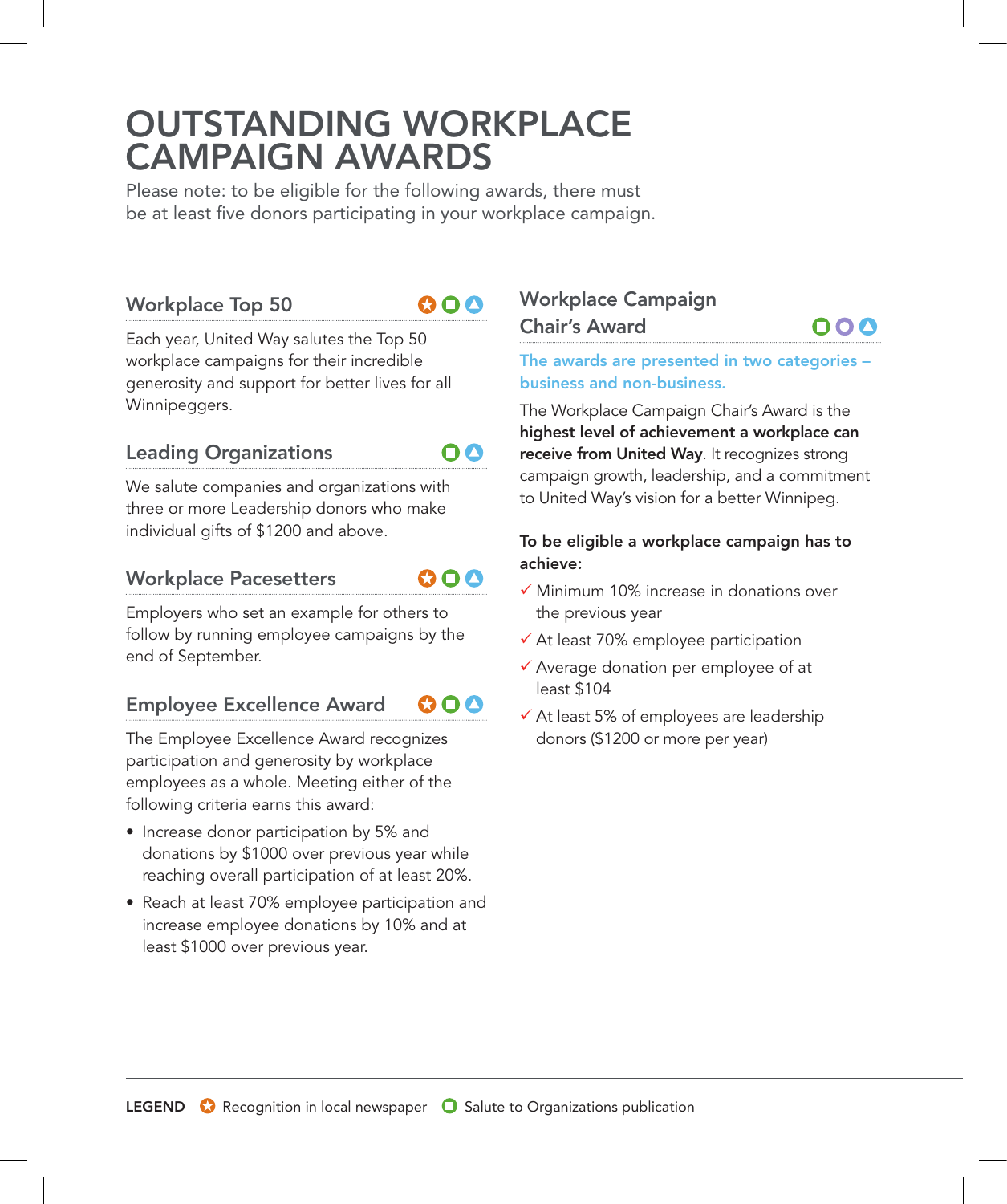#### Business Category

Must fulfill at least six of the following 15 criteria in current campaign year to qualify:

- Achieve Workplace Pacesetter Award
- Host a United Way agency Speakers' Bureau presentation to show impact of donations
- Achieve Corporate Excellence Award
- Include at least one union member on workplace campaign committee
- CEO, ED, or other employee(s) take part in a United Way focus group, panel discussion or similar volunteer activity
- Employees participate in at least one Day of Caring/Collection Drive
- Employees participate in at least one Living on the Edge poverty simulation
- Employees take at least one tour of a United Way agency partner
- Campaign includes participation from employees in GenNext
- Organization participates in United Way's Leadership Development Program by loaning an employee or providing the financial support to hire a Sponsored Executive(s)
- Business matches employees' donations
- Business makes corporate gift of at least \$5000
- Achieve Corporate Pacesetter Award
- Achieve Employee Excellence Award
- Include social media component in campaign

#### Non-Business Category

Non-business includes government, health, schools, and non-profit community agencies. Must fulfill at least six of the following 10 criteria in current campaign year to qualify:

- Achieve Workplace Pacesetter Award
- Host a United Way agency Speakers' Bureau presentation to show impact of donations
- Achieve Employee Excellence Award
- Include at least one union member on workplace campaign committee
- CEO, ED, or other employee(s) take part in a United Way focus group, panel discussion or similar volunteer activity
- Employees participate in at least one Day of Caring/Collection Drive
- Employees participate in at least one Living on the Edge poverty simulation
- Employees take at least one tour of a United Way agency partner
- Campaign includes participation from employees in GenNext
- Organization participates in United Way's Leadership Development Program by loaning an employee or providing the financial support to hire a Sponsored Executive(s)
- Include social media component in campaign

*Total number of workplace employees must be confirmed with United Way representative*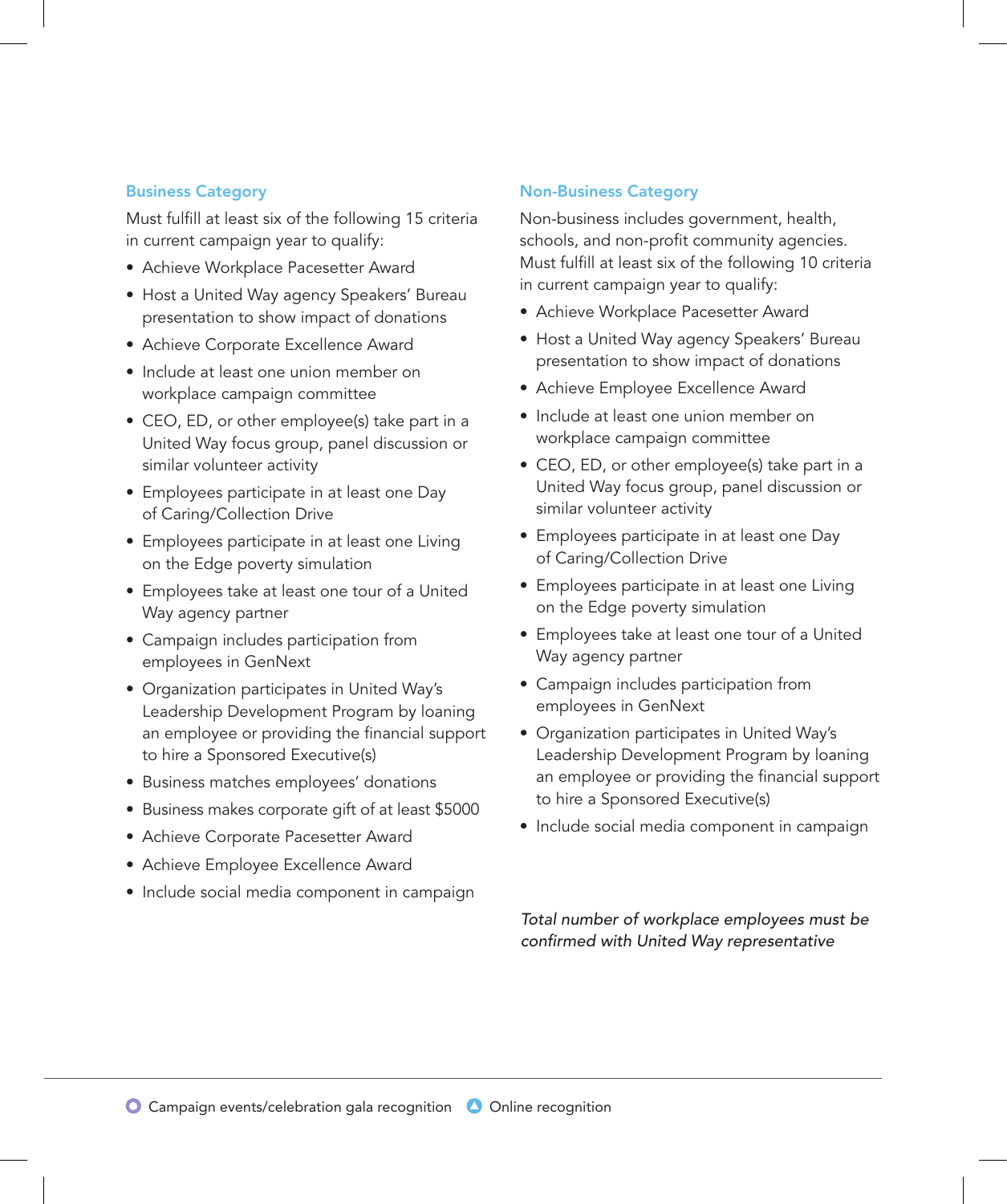#### Workplace Campaign Awards 000

Businesses, organizations and employee groups that demonstrate outstanding involvement, contributions and leadership during United Way's annual campaign are recognized by a graduated series of awards.

#### Ruby Award

95% of employees donate an average of \$182 each (\$3.50/week) to United Way.

#### Diamond Award

85% of employees donate an average of \$156 each (\$3/week) to United Way.

#### Platinum Award

75% of employees donate an average of \$130 each (\$2.50/week) to United Way.

#### Gold Award

70% of employees donate an average of \$104 each (\$2/week) to United Way.

#### Silver Award

65% of employees donate an average of \$78 each (\$1.50/week) to United Way.

#### Bronze Award

60% of employees donate an average of \$52 each (\$1/week) to United Way.

# New Workplace Campaign Award  $\bigcirc$  O

This award recognizes workplaces that hold their first United Way campaign. To qualify, workplaces must not have held a campaign in the previous five years. A minimum participation rate of 15% with a minimum of 5 United Way Winnipeg donors.

#### United In Numbers

00

These awards recognize workplaces with 500 or more donors who unite in their care for our community by participating in United Way's annual campaign.

# INDIVIDUAL DONOR RECOGNITION

## Leaders of the Way

 $\bf\Omega$ 

With annual contributions of \$1200 or more, employees who are Leadership donors are recognized on United Way's website for their exceptional commitment to a better Winnipeg.

#### Partners

Employees who donate between \$365 and \$1199 to United Way are recognized through their workplace.

#### Friends

Employees who donate between \$100 and \$364 directly to United Way are recognized through their workplace.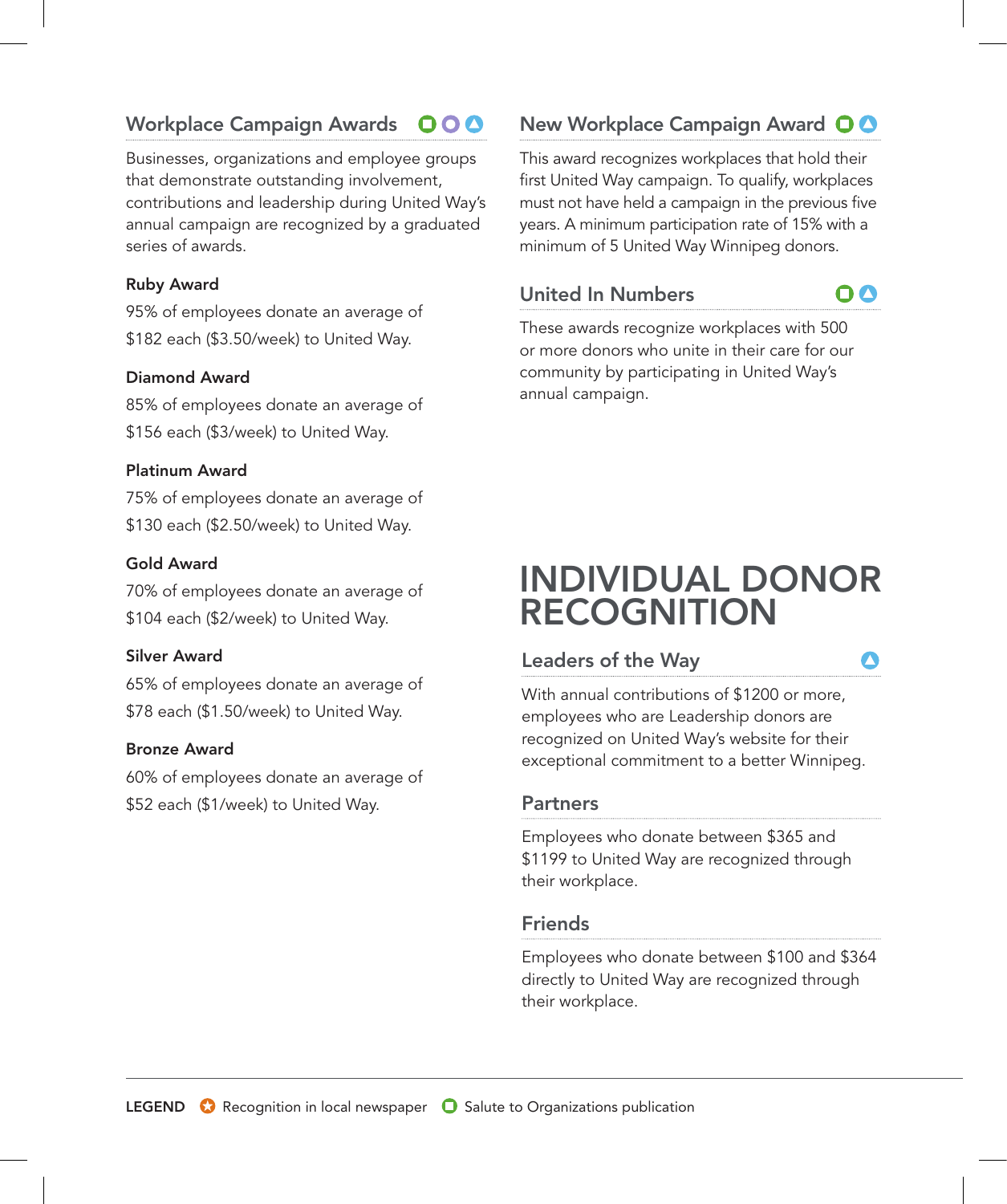# VOLUNTEER AWARDS

Recipients are identified by Sponsored Executives. Campaigns must be completed by December 15 to be eligible. Workplaces are encouraged to share photos, stories and details of their campaign and achievements with their Sponsored Executives or United Way representative.

# Volunteer Excellence Award  $\bigcirc$  O O

The Volunteer Excellence Award recognizes campaigns with outstanding enthusiasm, dedication, and spirit.

For consideration for this award, campaign volunteers should share campaign stories and photos/video through their workplace social media and directly with their Sponsored Executive. Strive to demonstrate humour, compassion, creativity, and team spirit during the campaign!

Employee participation and donor rates are also factors in this award.

*Sponsored Executives will share campaign highlights, photos, and stories compiled by them and workplace volunteers with United Way's marketing team. Each week workplaces may be recognized as "Kindness Showcase" on United Way's social media and photos from all submissions may be used at campaign celebration events.*

# Employee Campaign Chair Award

000

The Employee Campaign Chair Award recognizes Employee Campaign Chairs (ECC) or Co-Chairs who have shown creativity, enthusiasm, energy and commitment to making their workplace campaign successful. To be eligible, ECCs must have attended a training conference and inspired growth in employee campaign participation.

# Canvasser Team/Canvasser

Award

The Canvasser Award is presented to a team or individual who has attended training and showed commitment to a successful campaign by inspiring higher than average employee involvement and campaign performance. A growth in employee participation and donation increase will also be factors in this award.

## Labour Awards

800

000

Recognizes unions and locals that make gifts, run campaigns, or show commitment to a better Winnipeg through their involvement with United Way programs and agencies.

# Day of Caring & Collection Drives  $\bigcirc$  O

Thanks those workplaces and organizations that demonstrate caring and commitment to our community by volunteering to help United Way agency partners complete much needed short-term projects such as painting, renovating, event planning and landscaping or holding collection drives.

# Living on the Edge

00

Recognition of workplaces that have taken part in a United Way Living on the Edge poverty simulation to get a sense of what life is like for the approximately 130,000 Winnipeggers classified as low income.